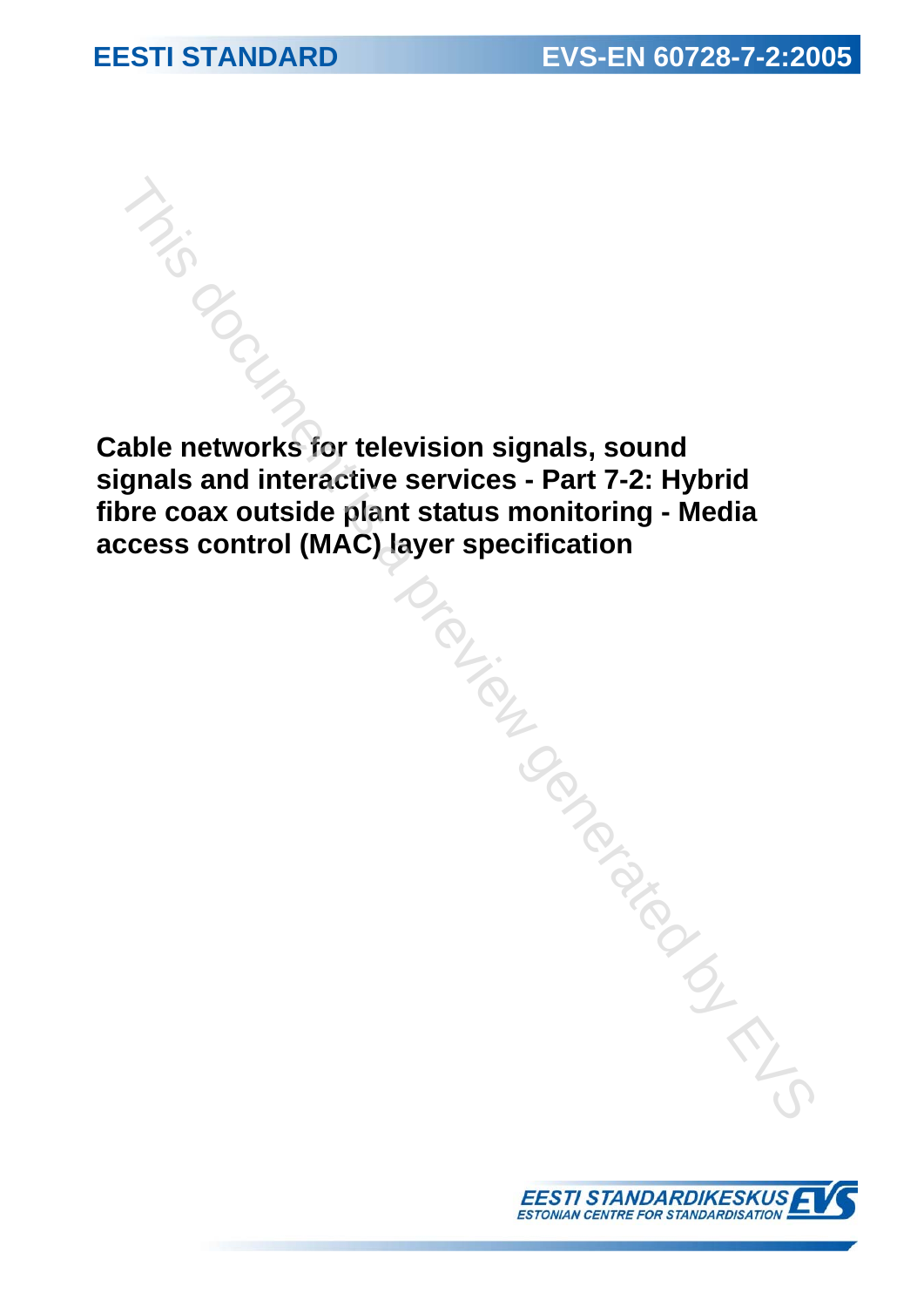# **EESTI STANDARDI EESSÕNA NATIONAL FOREWORD**

| Käesolev Eesti standard EVS-EN 60728-7-<br>2:2005 sisaldab Euroopa standardi EN 60728-<br>7-2:2004 ingliskeelset teksti.                             | This Estonian standard EVS-EN 60728-7-2:2005<br>consists of the English text of the European<br>standard EN 60728-7-2:2004.                                                                                                                  |  |
|------------------------------------------------------------------------------------------------------------------------------------------------------|----------------------------------------------------------------------------------------------------------------------------------------------------------------------------------------------------------------------------------------------|--|
| Standard on kinnitatud Eesti Standardikeskuse<br>13.06.2005 käskkirjaga ja jõustub sellekohase<br>teate avaldamisel EVS Teatajas.                    | This standard is ratified with the order of<br>Estonian Centre for Standardisation dated<br>13.06.2005 and is endorsed with the notification<br>published in the official bulletin of the Estonian<br>national standardisation organisation. |  |
| Euroopa standardimisorganisatsioonide poolt<br>rahvuslikele liikmetele Euroopa standardi teksti<br>kättesaadavaks tegemise kuupäev on<br>02.02.2005. | Date of Availability of the European standard text<br>02.02.2005.                                                                                                                                                                            |  |
| Standard on kättesaadav Eesti<br>standardiorganisatsioonist.                                                                                         | The standard is available from Estonian<br>standardisation organisation.                                                                                                                                                                     |  |
| Jrain                                                                                                                                                |                                                                                                                                                                                                                                              |  |
| ICS 33.040, 33.160, 35.100.60                                                                                                                        |                                                                                                                                                                                                                                              |  |
| Võtmesõnad:                                                                                                                                          |                                                                                                                                                                                                                                              |  |
|                                                                                                                                                      |                                                                                                                                                                                                                                              |  |
|                                                                                                                                                      |                                                                                                                                                                                                                                              |  |
|                                                                                                                                                      |                                                                                                                                                                                                                                              |  |
|                                                                                                                                                      |                                                                                                                                                                                                                                              |  |
|                                                                                                                                                      | PAROMER                                                                                                                                                                                                                                      |  |
|                                                                                                                                                      |                                                                                                                                                                                                                                              |  |

**Standardite reprodutseerimis- ja levitamisõigus kuulub Eesti Standardikeskusele** 

Andmete paljundamine, taastekitamine, kopeerimine, salvestamine elektroonilisse süsteemi või edastamine ükskõik millises vormis või millisel teel on keelatud ilma Eesti Standardikeskuse poolt antud kirjaliku loata.

Kui Teil on küsimusi standardite autorikaitse kohta, palun võtke ühendust Eesti Standardikeskusega: Aru 10 Tallinn 10317 Eesti; www.evs.ee; Telefon: 605 5050; E-post: info@evs.ee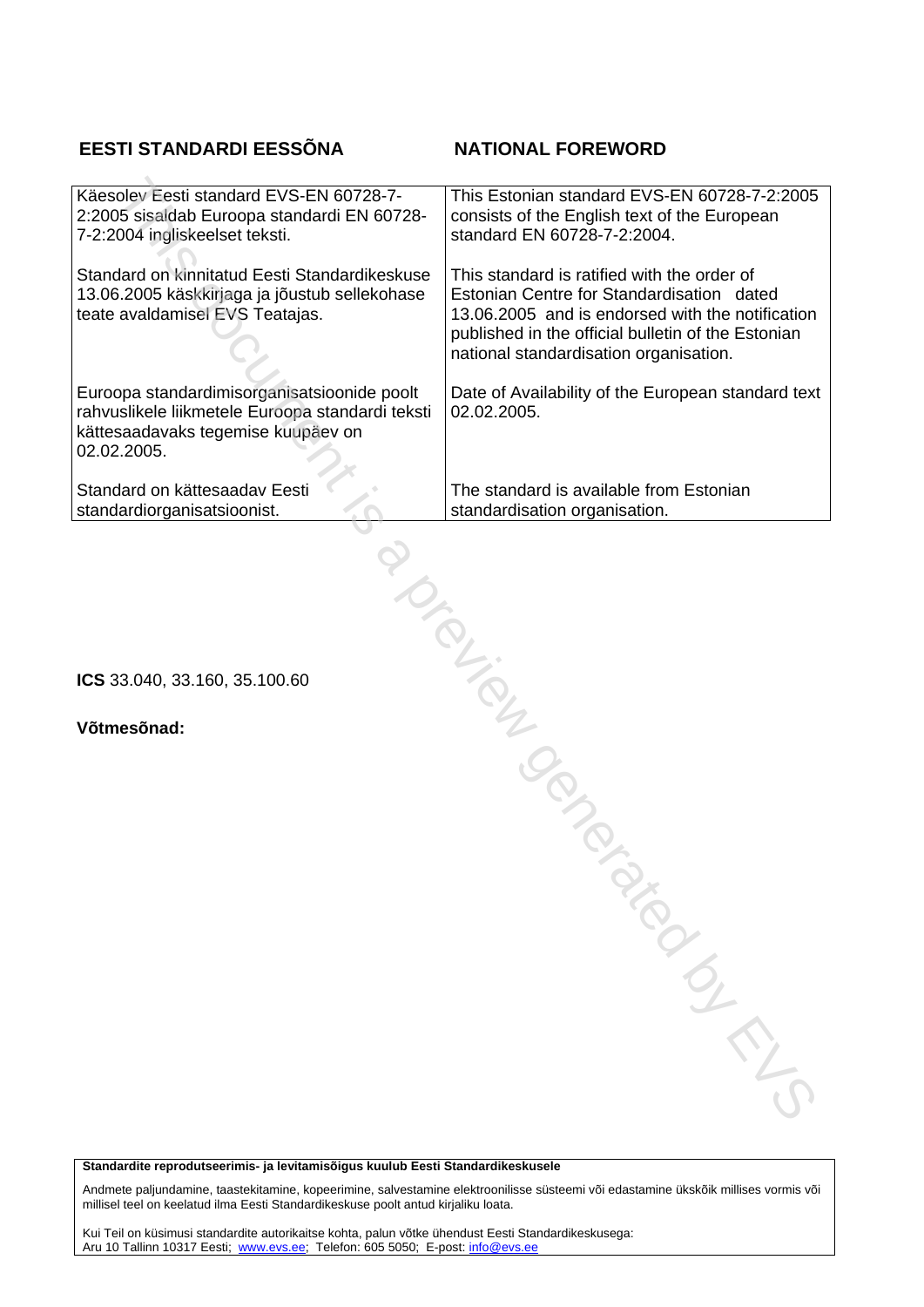# EUROPEAN STANDARD **EN 60728-7-2**

# NORME EUROPÉENNE

# EUROPÄISCHE NORM February 2005

ICS 35.100.60; 33.160; 33.040

English version

# **Cable networks for television signals, sound signals and interactive services Part 7-2: Hybrid Fibre Coax Outside Plant Status Monitoring – Media access Control (MAC) Layer Specification**

(IEC 60728-7-2:2003)

Réseaux de distribution par câbles pour signaux de télévision, signaux de radiodiffusion sonore et services interactifs Partie 7-2: Surveillance de l'état des installations extérieures des réseaux hybrides à fibre optique et câble coaxial Spécification de la couche du contrôle d'accès au support (CEI 60728-7-2:2003) EUROPAISCHE NORM February 2005<br>
Switchers and an archive to the control of the system of the system of the system of the system of the system of the system of the system of the system of the system of the system of the sy

 Kabelnetze für Fernsehsignale, Tonsignale und interaktive Dienste Teil 7-2: Zustandsüberwachung Hybrid-Faser-Koax-Netze (HFC) – Festlegung Steuerungsschicht für Mediumzugriff (MAC) (IEC 60728-7-2:2003)

This European Standard was approved by CENELEC on 2004-12-01. CENELEC members are bound to comply with the CEN/CENELEC Internal Regulations which stipulate the conditions for giving this European Standard the status of a national standard without any alteration.

Up-to-date lists and bibliographical references concerning such national standards may be obtained on application to the Central Secretariat or to any CENELEC member.

This European Standard exists in one official version (English). A version in any other language made by translation under the responsibility of a CENELEC member into its own language and notified to the Central Secretariat has the same status as the official versions.

CENELEC members are the national electrotechnical committees of Austria, Belgium, Cyprus, Czech Republic, Denmark, Estonia, Finland, France, Germany, Greece, Hungary, Iceland, Ireland, Italy, Latvia, Lithuania, Luxembourg, Malta, Netherlands, Norway, Poland, Portugal, Slovakia, Slovenia, Spain, Sweden,

# **CENELFC**

European Committee for Electrotechnical Standardization Comité Européen de Normalisation Electrotechnique Europäisches Komitee für Elektrotechnische Normung

**Central Secretariat: rue de Stassart 35, B - 1050 Brussels** 

© 2005 CENELEC - All rights of exploitation in any form and by any means reserved worldwide for CENELEC members.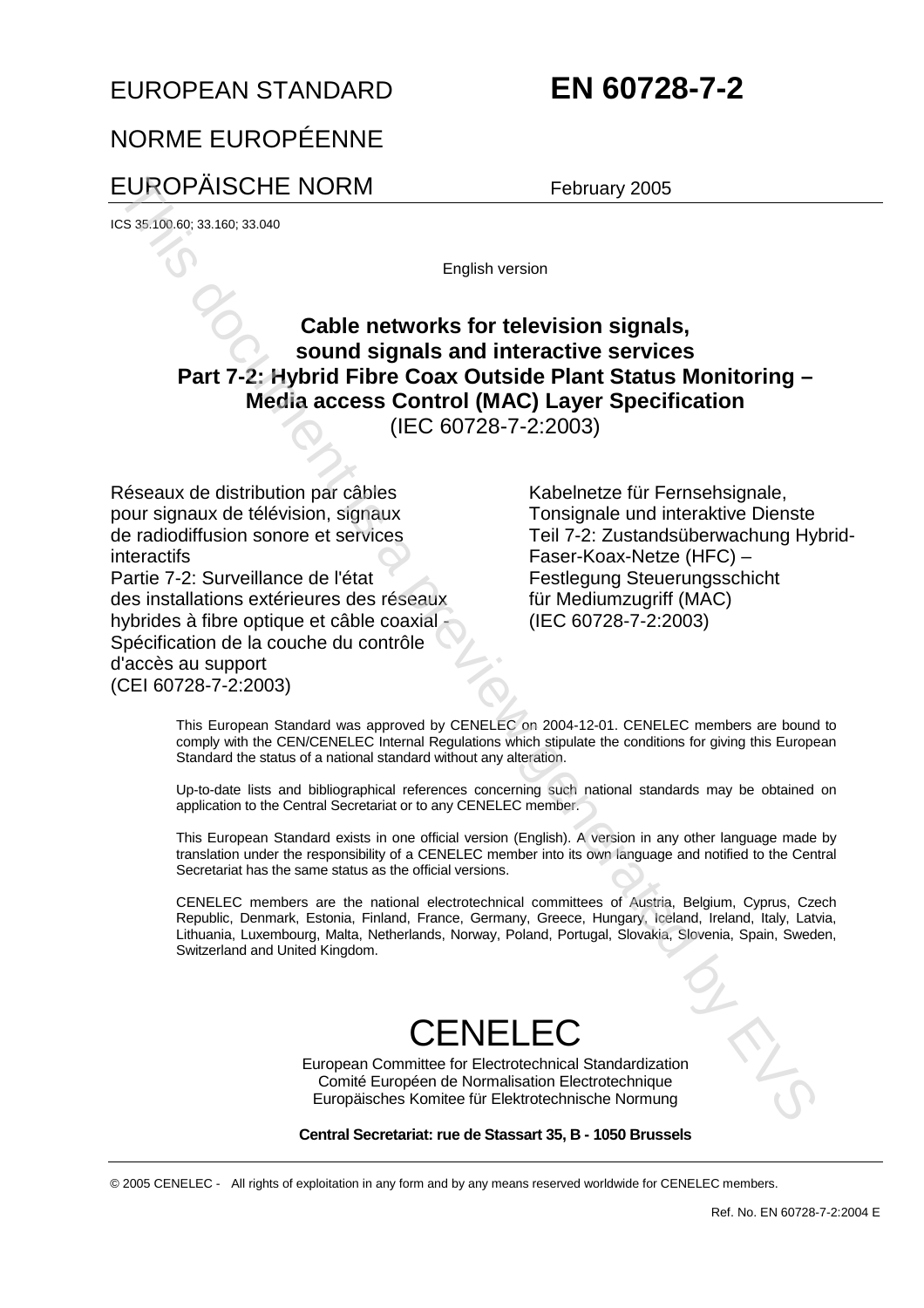The text of the International Standard IEC 60728-7-2:2003, prepared by technical area 5: Cable networks for television signals, sound signals and interactive services, of IEC TC 100, Audio, video and multimedia systems and equipment, was submitted to the formal vote and was approved by CENELEC as EN 60728-7-2 on 2004-12-01 without any modification.

The following dates were fixed:

| - latest date by which the EN has to be implemented<br>at national level by publication of an identical |                    |
|---------------------------------------------------------------------------------------------------------|--------------------|
| national standard or by endorsement                                                                     | $(dop)$ 2005-12-01 |
| - latest date by which the national standards conflicting<br>with the EN have to be withdrawn           | (dow) 2007-12-01   |

**Endorsement notice** 

\_\_\_\_\_\_\_\_\_\_

The text of the International Standard IEC 60728-7-2:2003 was approved by CENELEC as a European Standard without any modification.

CONSIGN OF THE CONSIGNATION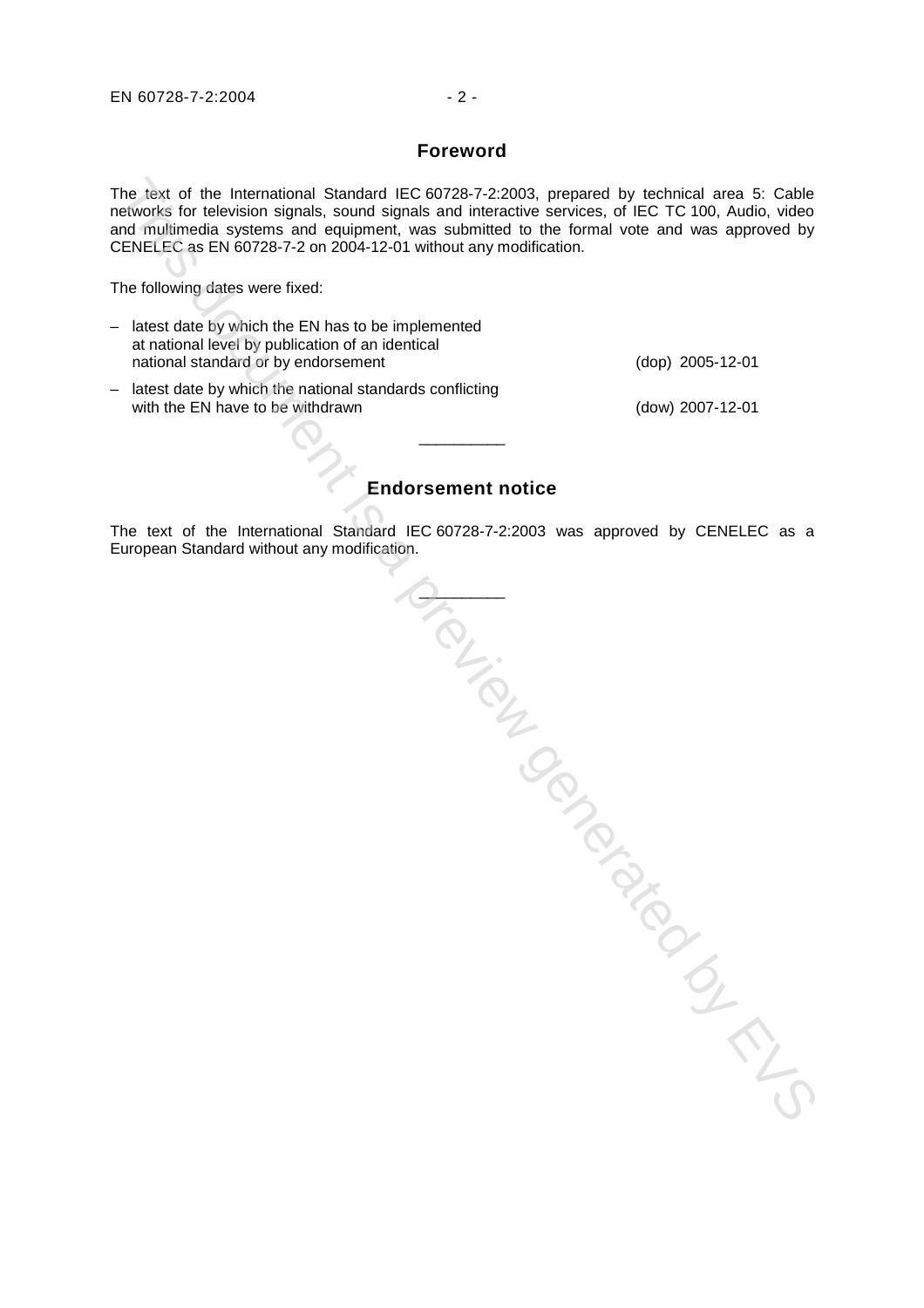# INTERNATIONAL STANDARD



First edition 2003-10

**Cable networks for television signals, sound signals and interactive services –**

**Part 7-2: Hybrid Fibre Coax Outside Plant Status Monitoring – Media access Control (MAC) Layer Specification** Tak document is a previous



Reference number IEC 60728-7-2:2003(E)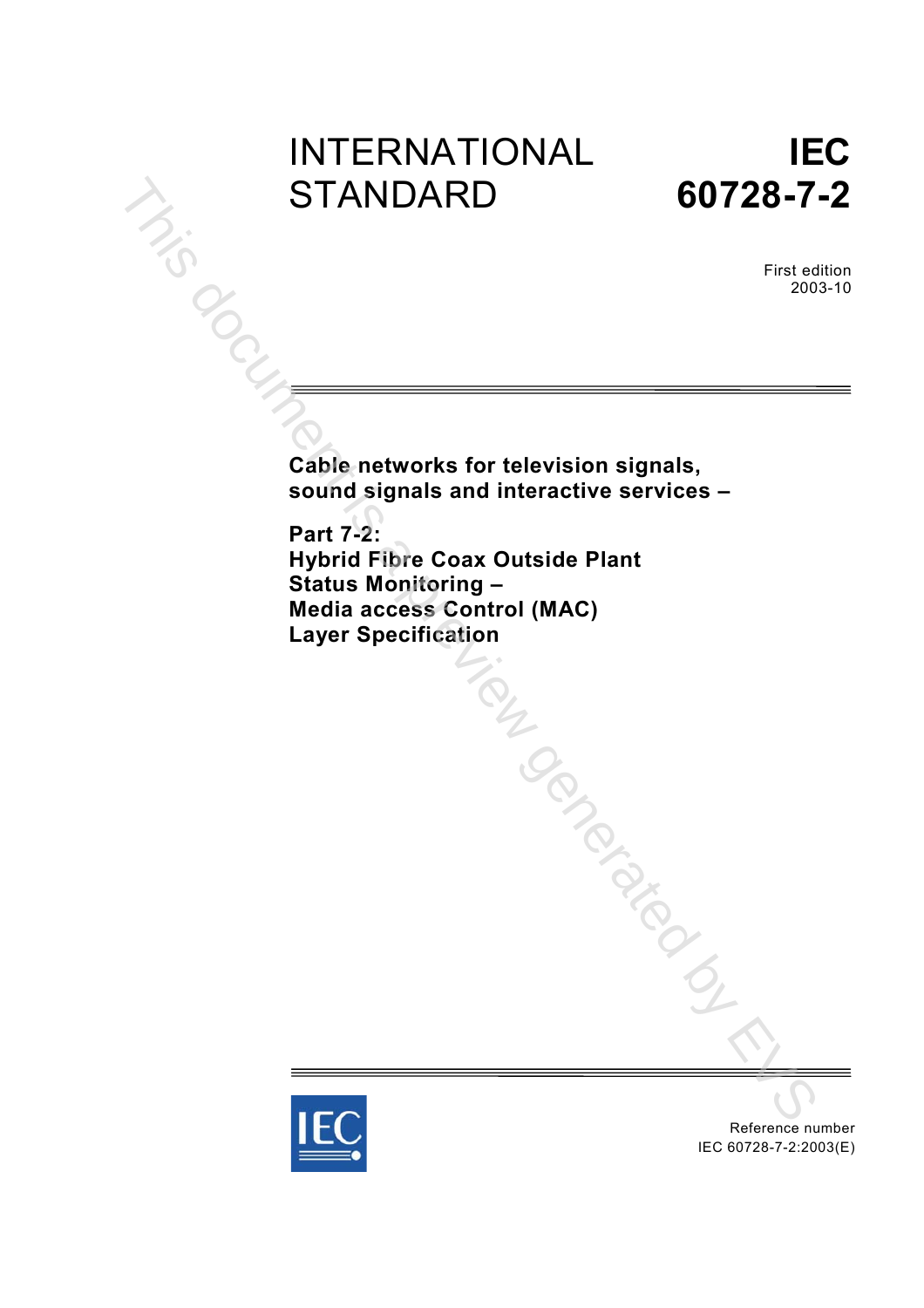### **Publication numbering**

As from 1 January 1997 all IEC publications are issued with a designation in the 60000 series. For example, IEC 34-1 is now referred to as IEC 60034-1.

### **Consolidated editions**

The IEC is now publishing consolidated versions of its publications. For example, edition numbers 1.0, 1.1 and 1.2 refer, respectively, to the base publication, the base publication incorporating amendment 1 and the base publication incorporating amendments 1 and 2.

### **Further information on IEC publications**

The technical content of IEC publications is kept under constant review by the IEC, thus ensuring that the content reflects current technology. Information relating to this publication, including its validity, is available in the IEC Catalogue of publications (see below) in addition to new editions, amendments and corrigenda. Information on the subjects under consideration and work in progress undertaken by the technical committee which has prepared this publication, as well as the list of publications issued, is also available from the following:

• **IEC Web Site (www.iec.ch)** 

### • **Catalogue of IEC publications**

The on-line catalogue on the IEC web site (www.iec.ch/searchpub) enables you to search by a variety of criteria including text searches, technical committees and date of publication. On-line information is also available on recently issued publications, withdrawn and replaced publications, as well as corrigenda.

• **IEC Just Published** 

This summary of recently issued publications (www.iec.ch/online\_news/ justpub) is also available by email. Please contact the Customer Service Centre (see below) for further information.

### • **Customer Service Centre**

If you have any questions regarding this publication or need further assistance, please contact the Customer Service Centre: Payan[t is](http://www.iec.ch/) a previously

Email: custserv@iec.ch Tel: +41 22 919 02 11<br>Fax: +41 22 919 03 00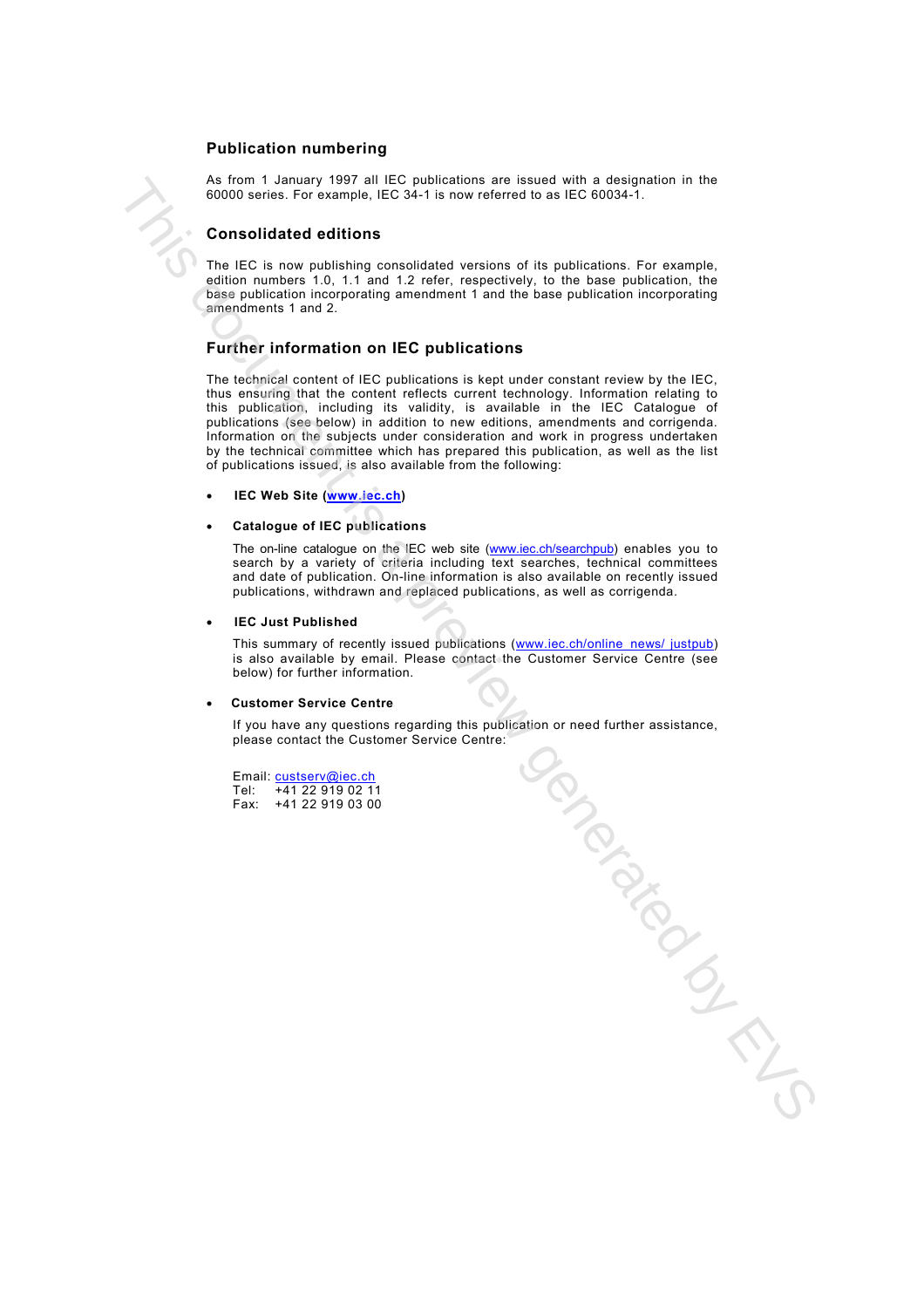# INTERNATIONAL<br>
STANDARD<br>
S **STANDARD**



First edition 2003-10

**Cable networks for television signals, sound signals and interactive services –**

**Part 7-2: Hybrid Fibre Coax Outside Plant Status Monitoring – Media access Control (MAC) Layer Specification** TON DOCKS

© IEC 2003 - Copyright - all rights reserved

No part of this publication may be reproduced or utilized in any form or by any means, electronic or mechanical, including photocopying and microfilm, without permission in writing from the publisher.

International Electrotechnical Commission, 3, rue de Varembé, PO Box 131, CH-1211 Geneva 20, Switzerland Telephone: +41 22 919 02 11 Telefax: +41 22 919 03 00 E-mail: inmail@iec.ch Web: www.iec.ch



PRICE CODE Commission Electrotechnique Internationale International Electrotechnical Commission Международная Электротехническая Комиссия



*For price, see current catalogue*

X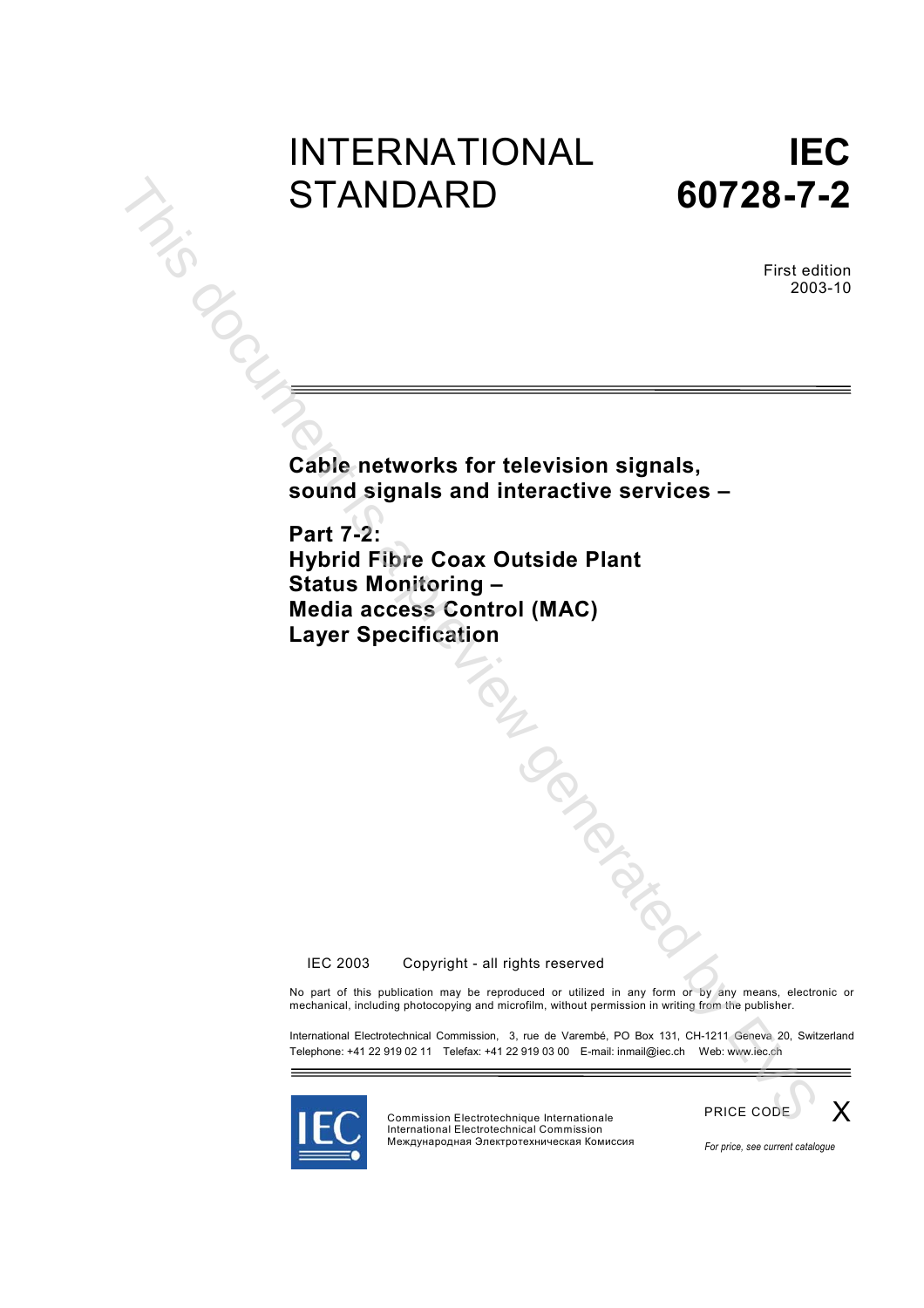# **CONTENTS**

| 1 |            |                                                                    |  |
|---|------------|--------------------------------------------------------------------|--|
| 2 |            |                                                                    |  |
| 3 |            |                                                                    |  |
| 4 |            | Reference architecture forward and return channel specifications10 |  |
| 5 |            |                                                                    |  |
|   | 5.1        |                                                                    |  |
|   | 5.2        |                                                                    |  |
|   | 5.3        |                                                                    |  |
|   | 5.4        |                                                                    |  |
|   | 5.5        |                                                                    |  |
| 6 |            |                                                                    |  |
|   | 6.1        |                                                                    |  |
|   | 6.2        |                                                                    |  |
|   | 6.3        |                                                                    |  |
|   | 6.4<br>6.5 |                                                                    |  |
|   | 6.6        | Message sequence numbers and transaction synchronization 30        |  |
|   | 6.7        |                                                                    |  |
|   | 6.8        |                                                                    |  |
|   | 6.9        |                                                                    |  |
|   | 6.10       |                                                                    |  |
|   |            |                                                                    |  |
|   |            |                                                                    |  |
|   |            |                                                                    |  |
|   |            |                                                                    |  |
|   |            |                                                                    |  |
|   |            |                                                                    |  |
|   |            |                                                                    |  |
|   |            |                                                                    |  |
|   |            |                                                                    |  |
|   |            |                                                                    |  |
|   |            |                                                                    |  |
|   |            |                                                                    |  |
|   |            |                                                                    |  |
|   |            |                                                                    |  |
|   |            |                                                                    |  |
|   |            |                                                                    |  |
|   |            |                                                                    |  |
|   |            |                                                                    |  |
|   |            |                                                                    |  |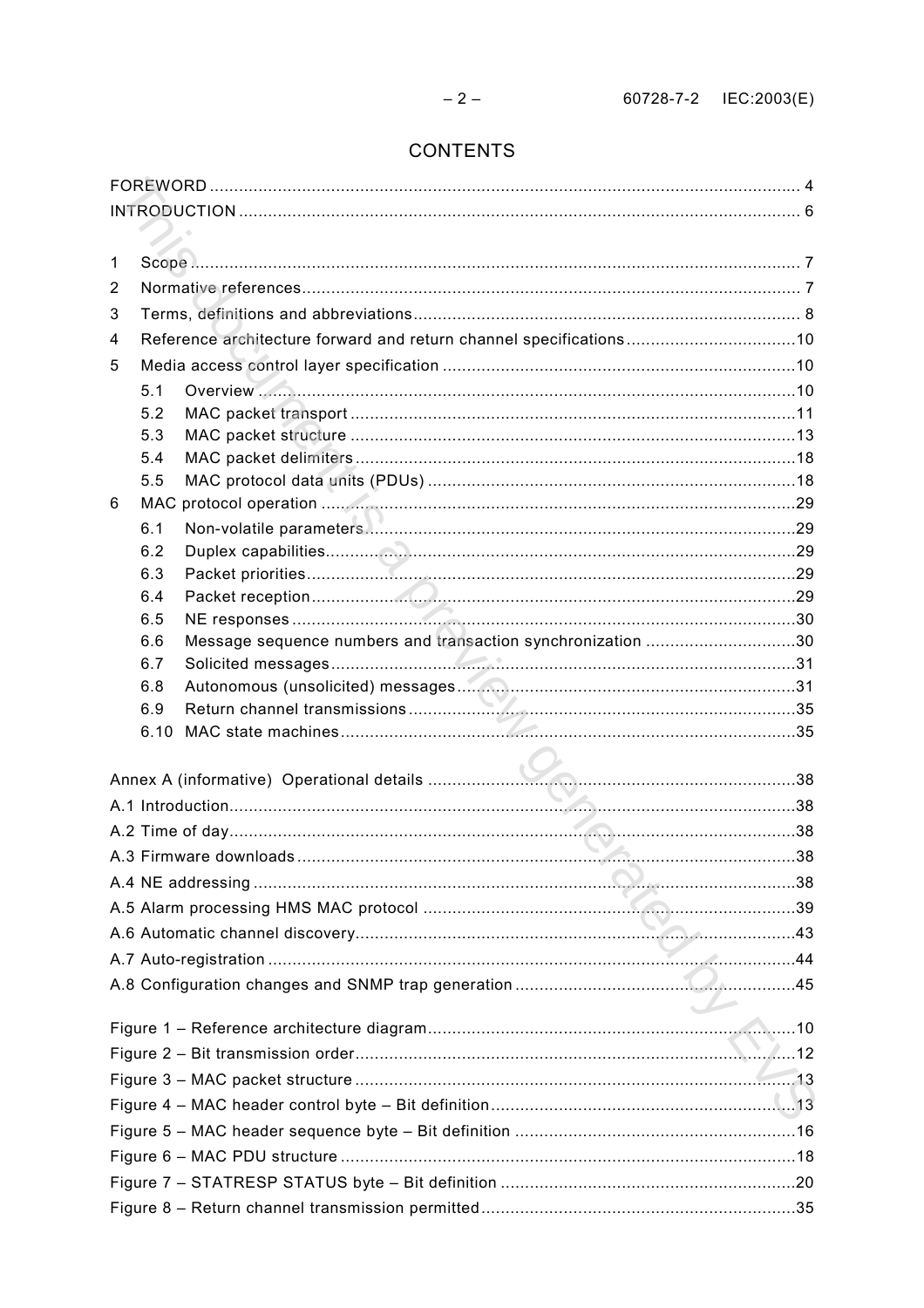| Table 30 - Contention state settings versus forward channel packets 32 |  |
|------------------------------------------------------------------------|--|
|                                                                        |  |
|                                                                        |  |
|                                                                        |  |
|                                                                        |  |
|                                                                        |  |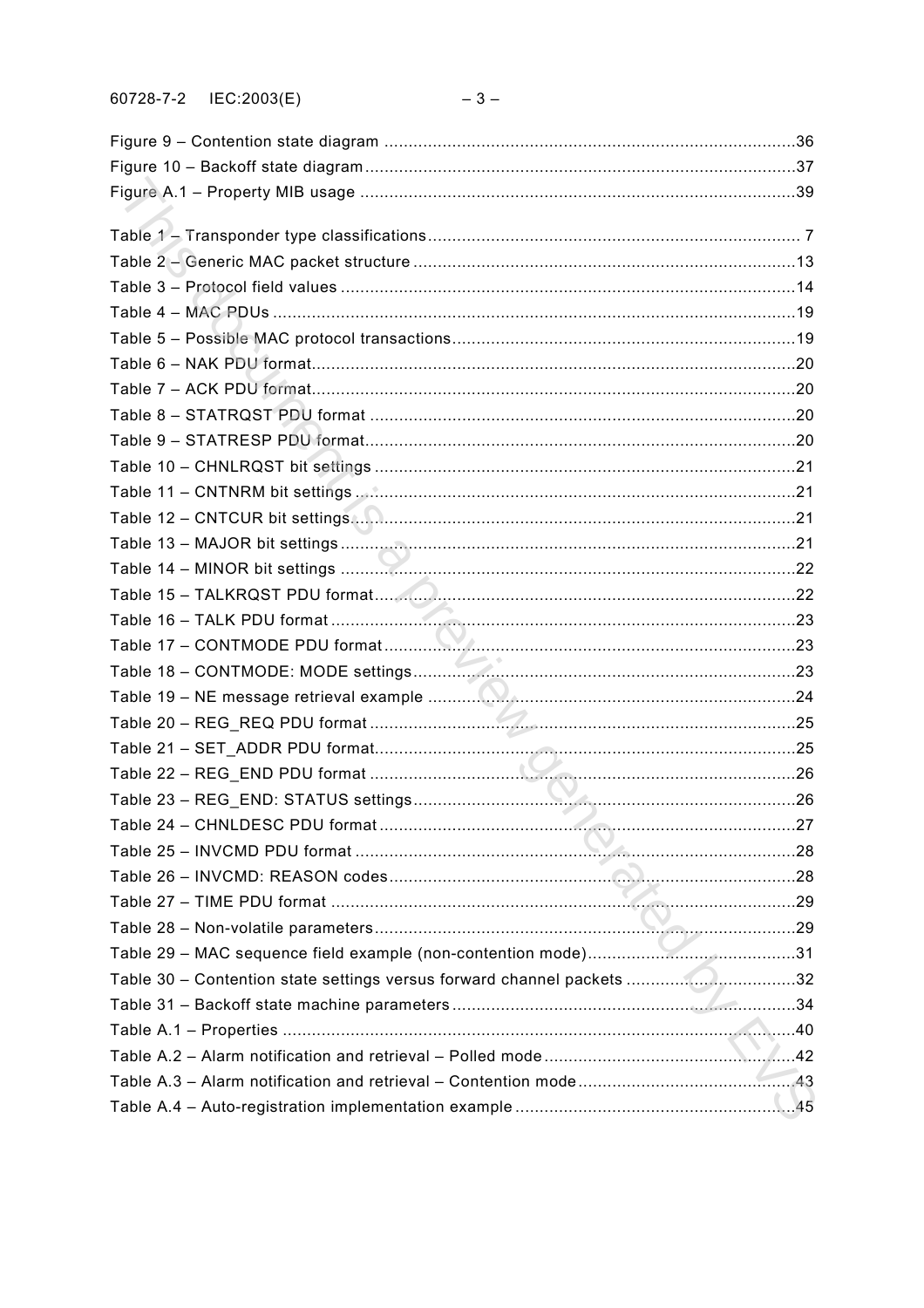## **CABLE NETWORKS FOR TELEVISION SIGNALS, SOUND SIGNALS AND INTERACTIVE SERVICES –**

## **Part 7-2: Hybrid Fibre Coax Outside Plant status monitoring – Media Access Control (MAC) layer specification**

## FOREWORD

- 1) The International Electrotechnical Commission (IEC) is a worldwide organization for standardization comprising all national electrotechnical committees (IEC National Committees). The object of IEC is to promote international co-operation on all questions concerning standardization in the electrical and electronic fields. To this end and in addition to other activities, IEC publishes International Standards, Technical Specifications, Technical Reports, Publicly Available Specifications (PAS) and Guides (hereafter referred to as "IEC Publication(s)"). Their preparation is entrusted to technical committees; any IEC National Committee interested in the subject dealt with may participate in this preparatory work. International, governmental and nongovernmental organizations liaising with the IEC also participate in this preparation. IEC collaborates closely with the International Organization for Standardization (ISO) in accordance with conditions determined by agreement between the two organizations. CABLE NETWORKS FOR TELEVISION SIGNALS,<br>SOUND SIGNALS AND INTERACTIVE SERVICES –<br>Part 7-2: Hybrid Fibre Coax Outside Plant status monitoring –<br>Media Access Control (MAC) layer specification<br>interactions (methods access Con
- 2) The formal decisions or agreements of IEC on technical matters express, as nearly as possible, an international consensus of opinion on the relevant subjects since each technical committee has representation from all interested IEC National Committees.
- 3) IEC Publications have the form of recommendations for international use and are accepted by IEC National Committees in that sense. While all reasonable efforts are made to ensure that the technical content of IEC Publications is accurate, IEC cannot be held responsible for the way in which they are used or for any misinterpretation by any end user.
- 4) In order to promote international uniformity, IEC National Committees undertake to apply IEC Publications transparently to the maximum extent possible in their national and regional publications. Any divergence between any IEC Publication and the corresponding national or regional publication shall be clearly indicated in the latter.
- 5) IEC provides no marking procedure to indicate its approval and cannot be rendered responsible for any equipment declared to be in conformity with an IEC Publication.
- 6) All users should ensure that they have the latest edition of this publication.
- 7) No liability shall attach to IEC or its directors, employees, servants or agents including individual experts and members of its technical committees and IEC National Committees for any personal injury, property damage or other damage of any nature whatsoever, whether direct or indirect, or for costs (including legal fees) and expenses arising out of the publication, use of, or reliance upon, this IEC Publication or any other IEC Publications.
- 8) Attention is drawn to the Normative references cited in this publication. Use of the referenced publications is indispensable for the correct application of this publication.
- 9) Attention is drawn to the possibility that some of the elements of this IEC Publication may be the subject of patent rights. IEC shall not be held responsible for identifying any or all such patent rights.

International Standard IEC 60728-7-2 has been prepared by technical area 5: Cable networks for television signals, sound signals and interactive services, of IEC technical committee 100: Audio, video and multimedia systems and equipment.

This standard was submitted to the national committees for voting under the IEC Fast Track Procedure as the following documents:

| CDV         | Report on voting |
|-------------|------------------|
| 100/577/CDV | 100/684/RVC      |

Full information on the voting for the approval of this standard can be found in the report on voting indicated in the above table.

This publication has been drafted in accordance with the ISO/IEC Directives, Part 2.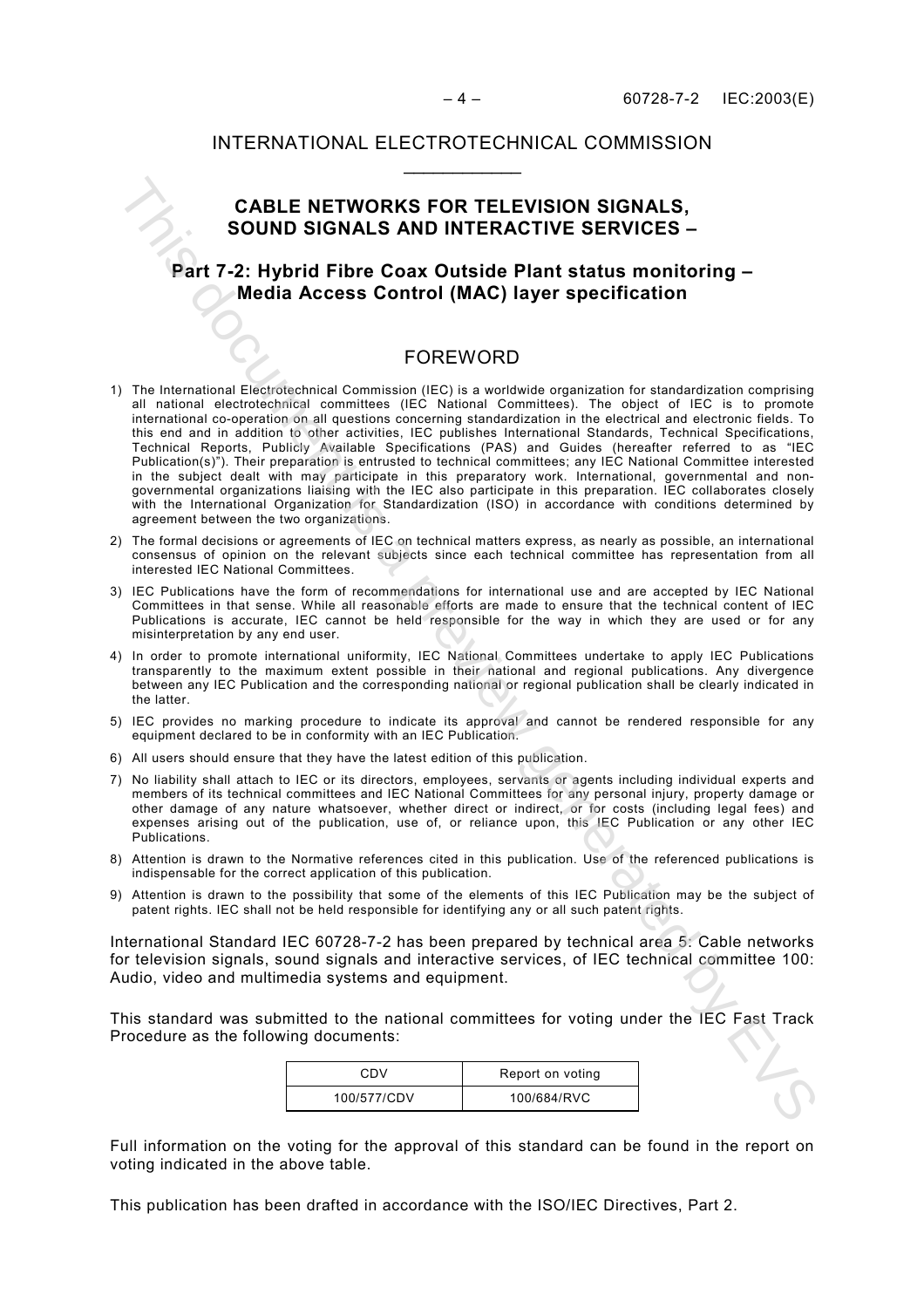The committee has decided that the contents of this publication will remain unchanged until 2006. At this date, the publication will be

- reconfirmed;
- withdrawn;
- replaced by a revised edition, or
- amended.

The following differences exist in some countries:

The Japanese *de facto* standard (NCTEA S-006) concerning requirements for the HFC outside plant management, which was published in 1995, has already been available in Japan. The purpose of this standard is to support the design and implementation of interoperable management, which was vexices for the design and impurimental control of the cable networks used in Japan.<br>Management is a property systems for HFC cable networks used in Japan.<br>This document is a preview gen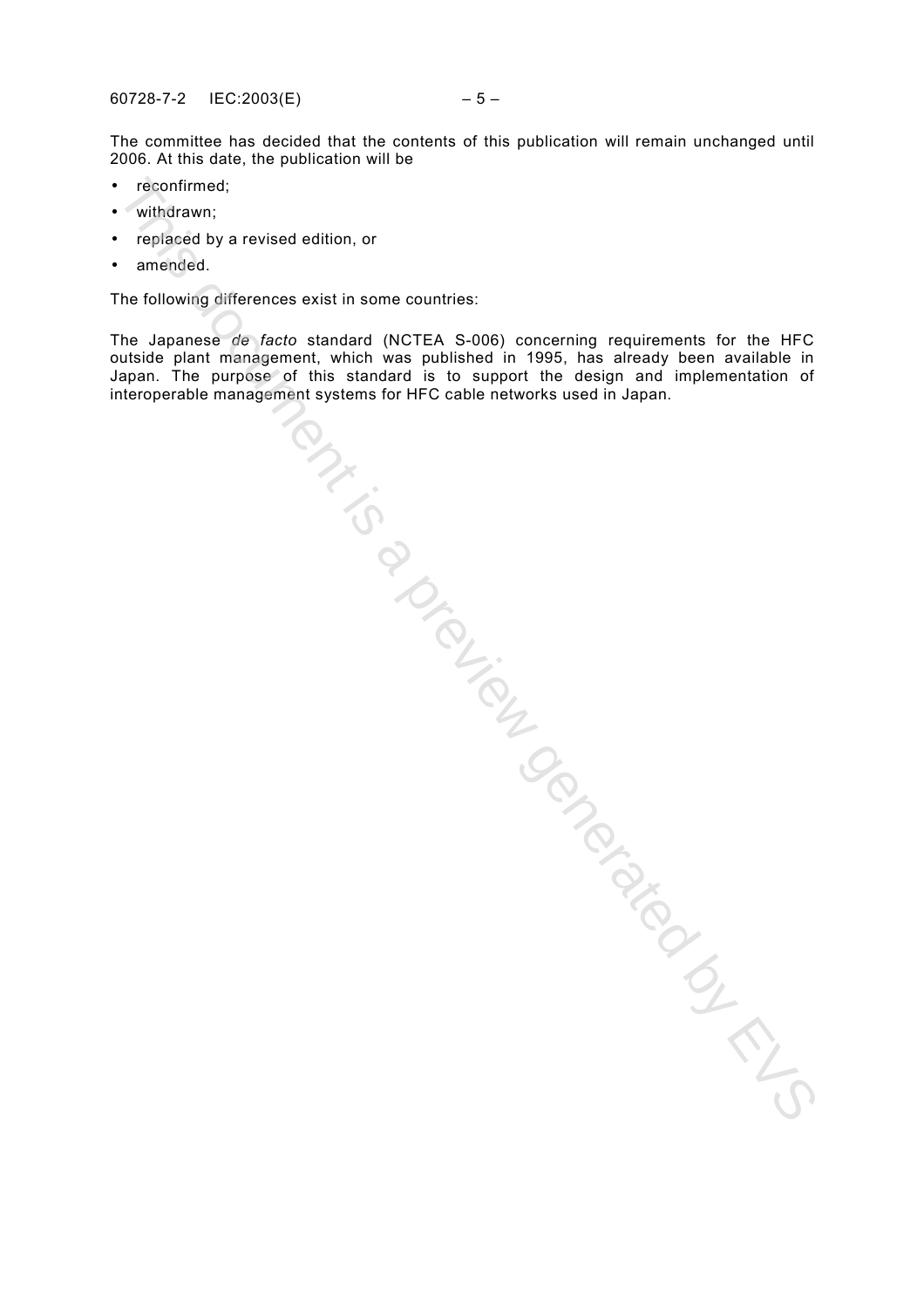### INTRODUCTION

Standards of the IEC 60728 series deal with cable networks for television signals, sound signals and interactive services including equipment, systems and installations for

- head-end reception, processing and distribution of television and sound signals and their associated data signals, and
- processing, interfacing and transmitting all kinds of signals for interactive services

using all applicable transmission media.

All kinds of networks like

- CATV-networks,
- MATV-networks and SMATV-networks,
- individual receiving networks,

and all kinds of equipment, systems and installations installed in such networks, are within this scope.

The extent of this standardization work is from the antennas, special signal source inputs to the head-end or other interface points to the network up to the system outlet or the terminal input, where no system outlet exists.

The standardization of any user terminals (i.e. tuners, receivers, decoders, multimedia terminals, etc.) as well as any coaxial and optical cables and accessories therefore is

terminals, etc.) as well as any coaxial and upway your with the secture of the secture of the secture of the secture of the secture of the secture of the secture of the secture of the secture of the secture of the secture